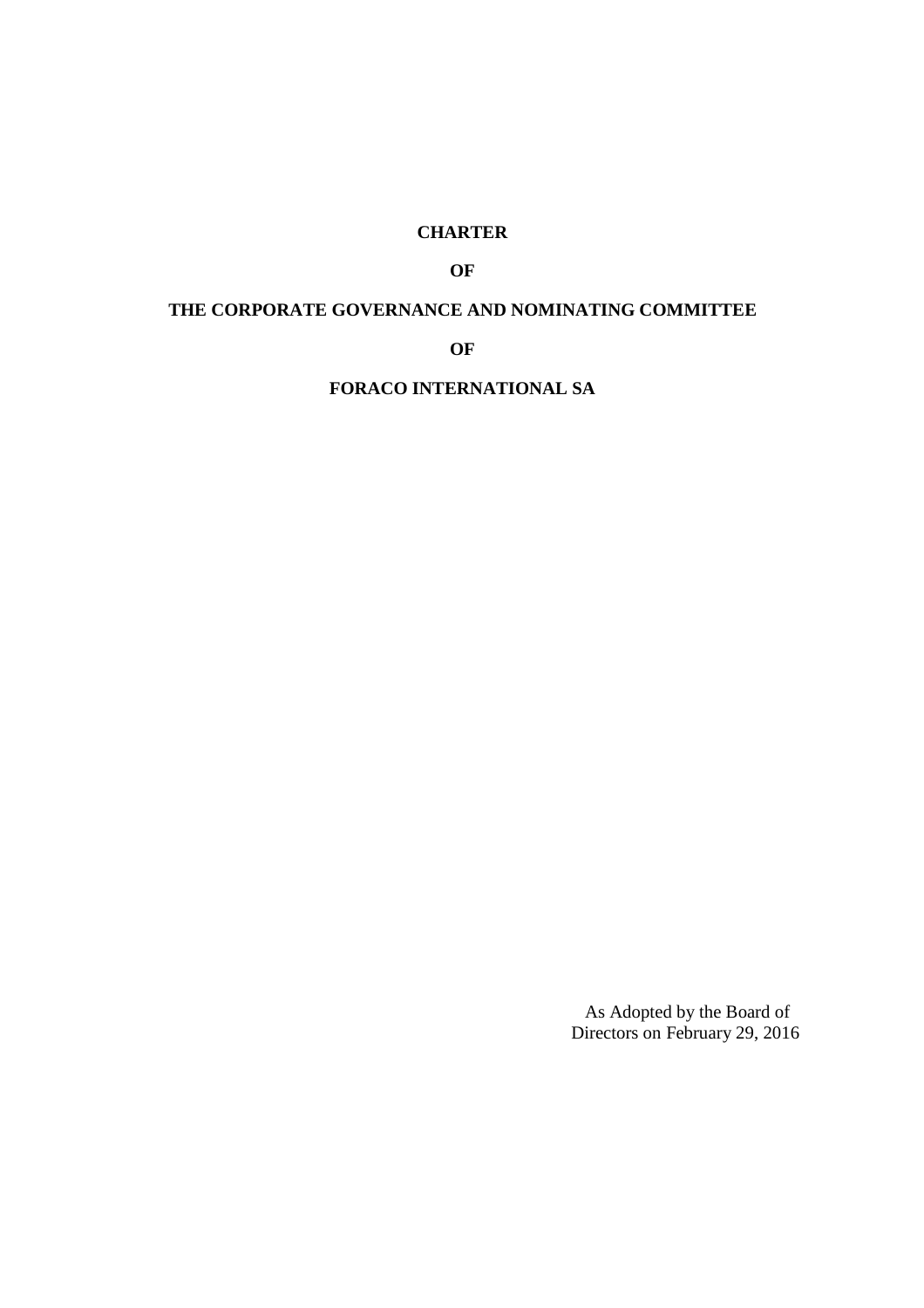### **FORACO INTERNATIONAL SA (the "Company")**

# **CHARTER OF THE CORPORATE GOVERNANCE AND NOMINATING COMMITTEE**

The Corporate Governance and Nominating Committee (the "Committee") is a committee of the board of directors (the "Board") of the Company. The role of the Committee, subject to applicable laws and obligations imposed by the French Code de Commerce and the Company's constating documents, is to:

- (a) develop and monitor the effectiveness of the Company's system of corporate governance;
- (b) establish procedures for the identification of new nominees to the Board and lead the candidate selection process;
- (c) develop and implement orientation procedures for new directors;
- (d) assess the effectiveness of directors, the Board and the various committees of the Board;
- (e) ensure appropriate corporate governance and the proper delineation of the roles, duties and responsibilities of management, the Board, and its committees; and
- (f) assist the Board in setting the objectives for the Chief Executive Officer of the Company (the "CEO") the Vice- Chief Executive Officer (Vice-CEO) and evaluating CEO and Vice-CEO performance.

#### **Duties and Responsibilities**

The Committee will have the following duties and responsibilities:

*Corporate Governance* 

- To develop and recommend to the Board a set of corporate governance principles applicable to the Company, and to review those principles at least once a year. This requires the Committee to stay abreast of corporate governance developments, emerging corporate governance best practices, and to respond to applicable corporate governance guidelines and rules.
- To oversee the evaluation of the Board, committees of the Board and the contribution of individual directors.
- To report on corporate governance as required by public disclosure requirements.

272636.00003/90542899.2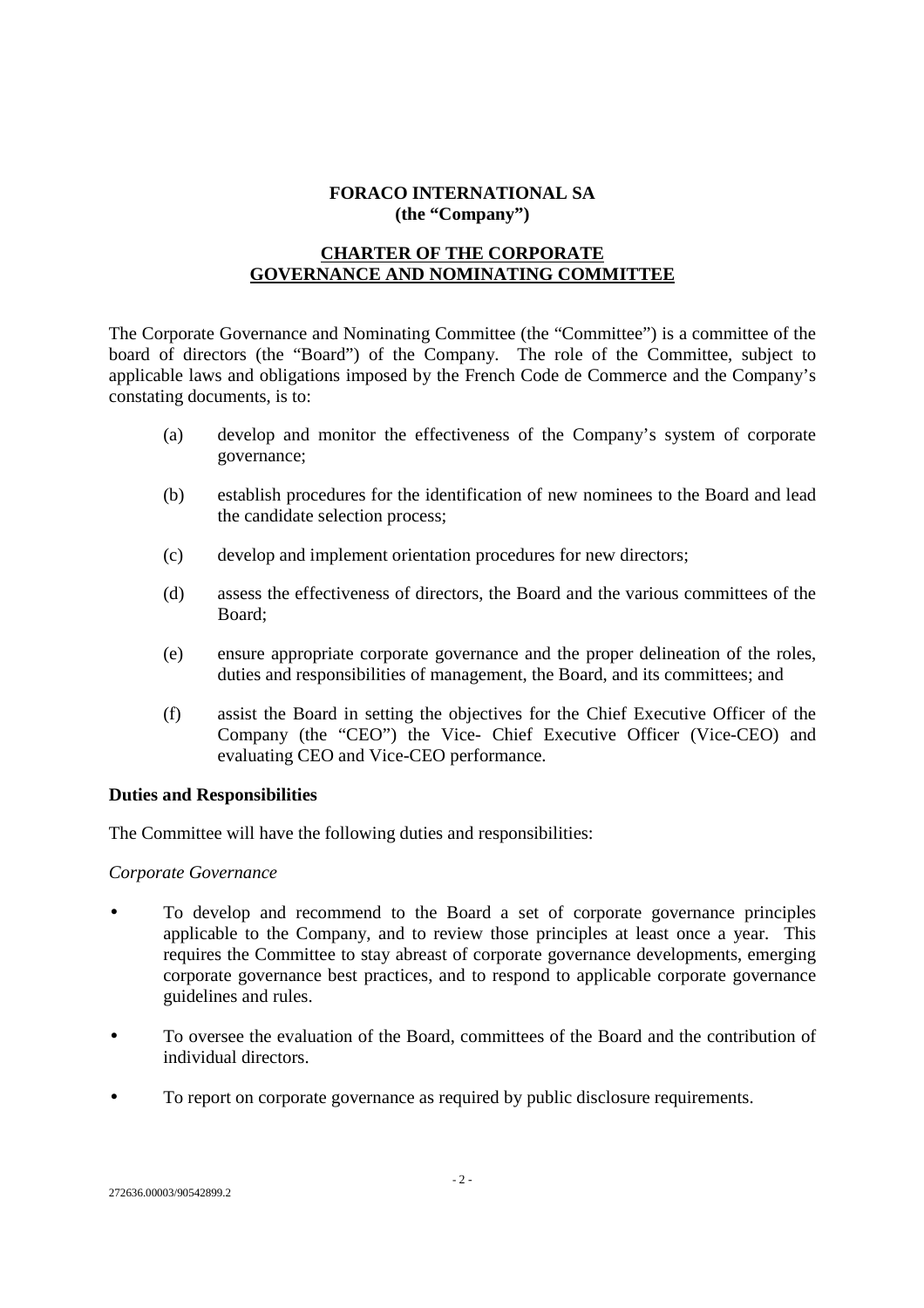- To annually review compliance by the Company with all applicable regulatory requirements relating to corporate governance.
- To ensure that appropriate processes are established by the Board to:
	- (a) oversee strategic direction and development and review of ongoing results of operations; and
	- (b) to oversee the Company's investor relations and public relations activities and to ensure that procedures are in place for the effective monitoring of the shareholder base, receipt of shareholder feedback and response to shareholder concerns.
- To assist the Board in its annual review and revision of the written objectives of the CEO and Vice-CEO and guidance for the development of corporate strategy.
- To ensure that an effective CEO and Vice-CEO succession plan is in place, including emergency succession.
- To assist the Board in assessing and evaluating CEO and Vice-CEO performance.
- To establish procedures for meetings of the Board and to otherwise ensure that processes, procedures and structures are in place to ensure that the Board functions independently of management and without conflicts of interest.
- To review the proposed annual agenda for, and provide recommendations as to, additional topics for discussion at meetings of the Board.
- To assist in the proper delineation of the roles, duties and responsibilities of management and the Board and delegation of authority by the Board to its committees and to management.

### *Establishment of Policies*

- To review and approve strategic corporate policies, such as disclosure policies, insider trading policies, confidentiality policies and corporate codes of conduct, conflict of interest policies and other relevant policies associated with ensuring an effective system of corporate governance (collectively, the "Policies").
- To monitor compliance with the Policies and waivers from compliance therefrom and ensure that any issues relating to governance which are identified by the Board are raised with management.
- To review related party transactions to ensure that they reflect market practice and are in the best interests of the Company.

### *Board Composition and Nomination of Directors*

• To develop, review and monitor, from time to time, and report to the Board regarding: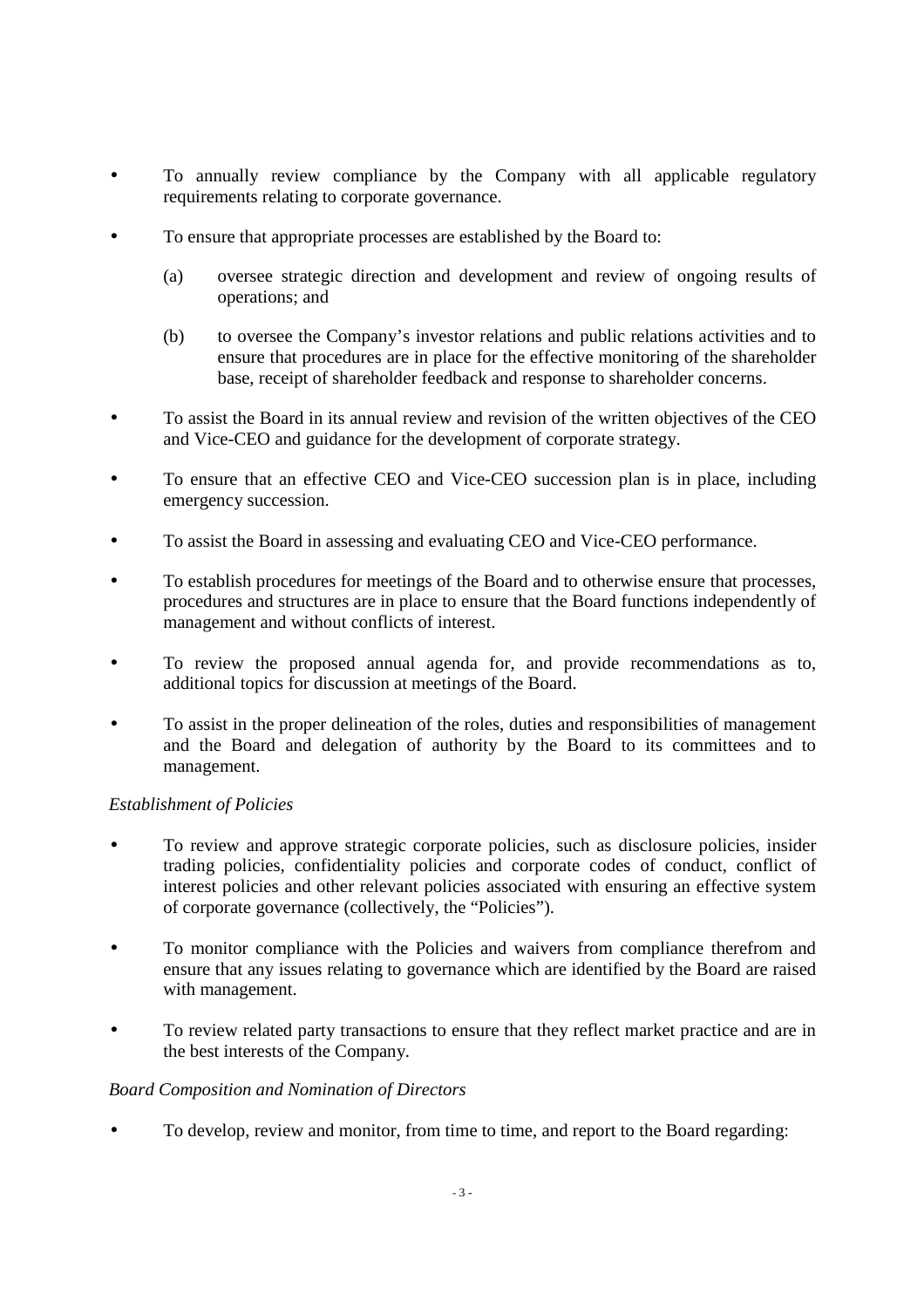- (a) the competencies and skills that the Board, as a whole, should possess;
- (b) the competencies, skills and personal and other qualities that the existing directors possess; and
- (c) a process to determine, in light of the opportunities and risks facing the Company, what competencies, skills and personal qualities are required for new directors in order to add value to the Company.
- To make recommendations to the Board from time to time as to changes that the Committee believes to be desirable to the size of the Board or any committee thereof.
- To identify and recommend candidates qualified to become directors.
- In identifying and recommending candidates, the Committee shall take into consideration such factors as it deems appropriate, including judgement, skill, experience with businesses and other organizations of comparable size and the need for particular expertise on the Board with due consideration given to diversity of gender, age, race, ethnicity and cultural background and other factors as the Committee sees fit".
- To, on an ongoing basis, maintain a database of potential director candidates.
- To assist in determining whether candidates are "independent" under applicable securities laws and applicable stock exchange rules.
- To recommend board members for appointment to committees of the Board.
- In recommending a candidate for committee membership, the Committee shall take into consideration the factors set forth in this Charter as well as any other factors it deems appropriate, including without limitation the consistency of the candidate's experience with the goals of the committee and the interplay of the candidate's experience with the experience of other committee members.
- In the event of a vacancy in the office of a director (except a vacancy created by an increase in the size of the Board or a failure to elect the required minimum number of directors), the Committee shall recommend a candidate to fill such vacancy either through appointment by the Board or through election by the shareholders.
- To work with management to establish and maintain an orientation and educational program for new directors in order to familiarize new directors with the business of the Company, its management and professional advisors and its facilities.
- To work with management to establish and maintain continuing education programs for existing directors which are appropriate and relevant to enable the directors to maintain and enhance their skills and abilities and ensure their knowledge and understanding of the business of the Company remains current.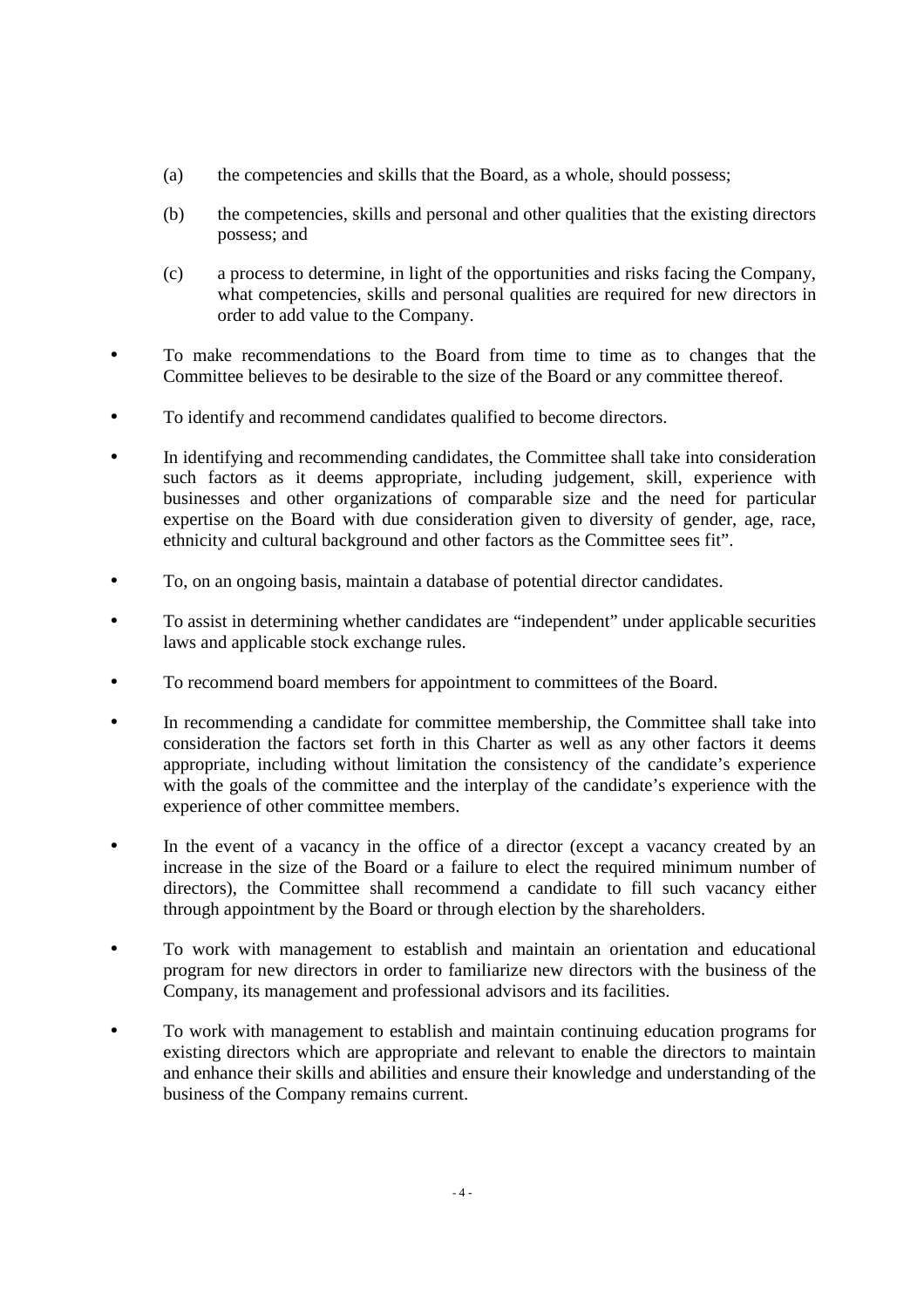# **Membership**

- The Committee shall consist of three or more members of the Board, each of whom qualifies as an "independent" director under applicable securities laws and applicable stock exchange rules.
- Members of the Committee shall be appointed from time to time by the Board may be removed from office or replaced at any time by the Board. Any member shall cease to be a member upon ceasing to be a director. Each member of the Committee shall hold office until the close of the next annual meeting of shareholders of the Company or until the member ceases to be a director, resigns or is replaced, whichever first occurs.
- Where a vacancy occurs at any time in the membership of the Committee, it may be filled by the Board. The Board shall fill any vacancy whenever necessary to maintain a Committee membership of at least three directors.
- The members of the Committee shall be entitled to receive such remuneration for acting as members of the Committee as the Board may from time to time determine.
- Proposed members of the Committee should have experience in corporate governance and/or human resources

### **Procedures**

- The Board shall appoint one of the directors elected to the Committee as the Chair of the Committee (the "Chair"). In the absence of the appointed Chair from any meeting of the Committee, the members shall elect a Chair from those in attendance to act as Chair of the meeting.
- The Chair will appoint a secretary (the "Secretary") who will keep minutes of all meetings. The Secretary does not have to be a member of the Committee or a director and can be changed by simple notice from the Chair.
- No business may be transacted by the Committee except at a meeting of its members at which a quorum of the Committee is present or by resolution in writing signed by all the members of the Committee. A majority of the members of the Committee shall constitute a quorum, provided that if the number of members of the Committee is an even number, one-half of the number of members plus one shall constitute a quorum.
- The Committee will meet as many times as is necessary to carry out its responsibilities. The Chair or any two members may call meetings.
- The time and place of the meetings of the Committee, the calling of meetings and the procedure in all respects of such meetings shall be determined by the Committee, unless otherwise provided for in the constating documents of the Company or otherwise determined by resolution of the Board.